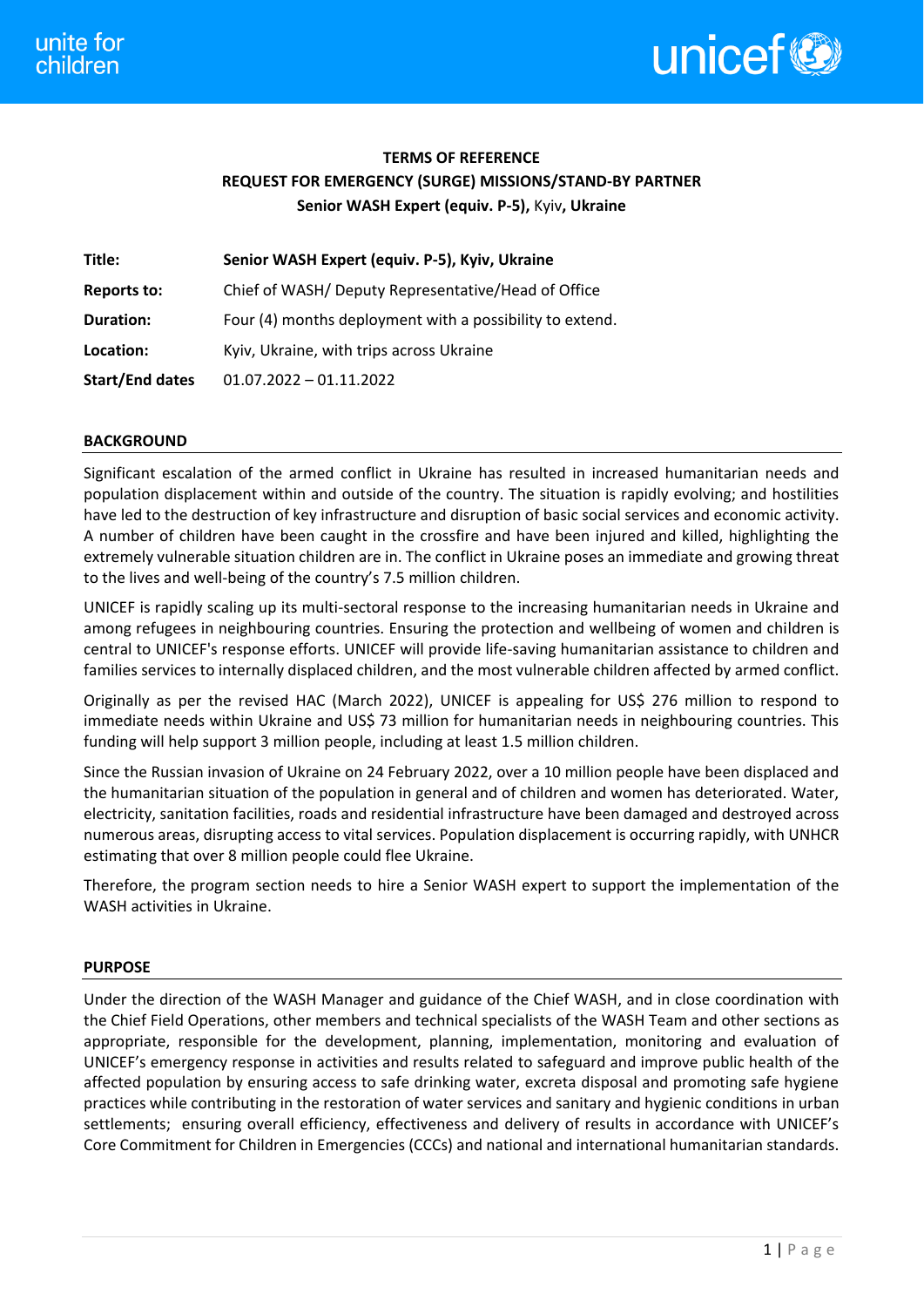

## **MAIN RESPONSIBILITIES AND TASKS**

The post holder will have the following tasks:

## **1. Management support to the Chief of WASH**

- Advise the Chief of WASH in establishing the annual work plan and annual workplan outputs, activities and developmental priorities of WASH section staff, determining priorities and performance measurements. Monitor workplan implementation, to ensure that WASH output results are achieved to schedule and performance standards. Report critical issues to the Chief of WASH for timely action.
- Provide technical advice to WASH section staff on all aspects of programming and implementation.
- Perform the full duties of the Chief of WASH in his/her absence.

## **2. Programme development and planning**

- Draft the WASH inputs for the situation analysis. Provide comprehensive and current data to inform WASH policy and programme development, planning, management and implementation. Keep abreast of WASH sector developments, for maximum efficiency and effectiveness in WASH programme design, management and implementation.
- Work collaboratively with colleagues and partners to discuss national WASH priorities, resources, strategies and methodologies to ensure the most strategic use of the collective resources of external support agencies.
- Participate in strategic WASH programme planning discussions and the formulation of the WASH outcome and output results, related indicators, baselines, targets and means of verification, ensuring alignment with the UNICEF's Strategic Plan, UNICEF's global WASH strategy and the country programme as well as government plans and priorities, and the role of other WASH external support agencies.
- Prepare WASH donor proposals, ensuring alignment with the WASH output results in the country programme.

#### **3. Programme management, monitoring and delivery of results**

- Draft documentation for programme reviews and analytical statements on progress and constraints of WASH outcome and output results.
- Provide technical and operational support throughout all stages of programming processes for the achievement of the WASH output results. Ensure effective collaboration with other UNICEF sectors, where needed.
- With other external support agencies, analyze national government WASH sector programmes and projects, with a focus on WASH outcomes (behaviors), using bottleneck analysis tools available in the sector (WASH-BAT, CSOs, SDAs).
- Participate in monitoring and evaluation exercises, programme reviews and annual sectoral reviews with government and other partners and prepare reports for the Chief of WASH/CSD and CO management.
- Monitor, report and certify the use of sectoral programme resources (financial, administrative and other assets), verify compliance with approved allocations, organizational rules, regulations/procedures and donor commitments, standards of accountability and integrity. Report issues to the Chief of WASH/CSD, for timely resolution.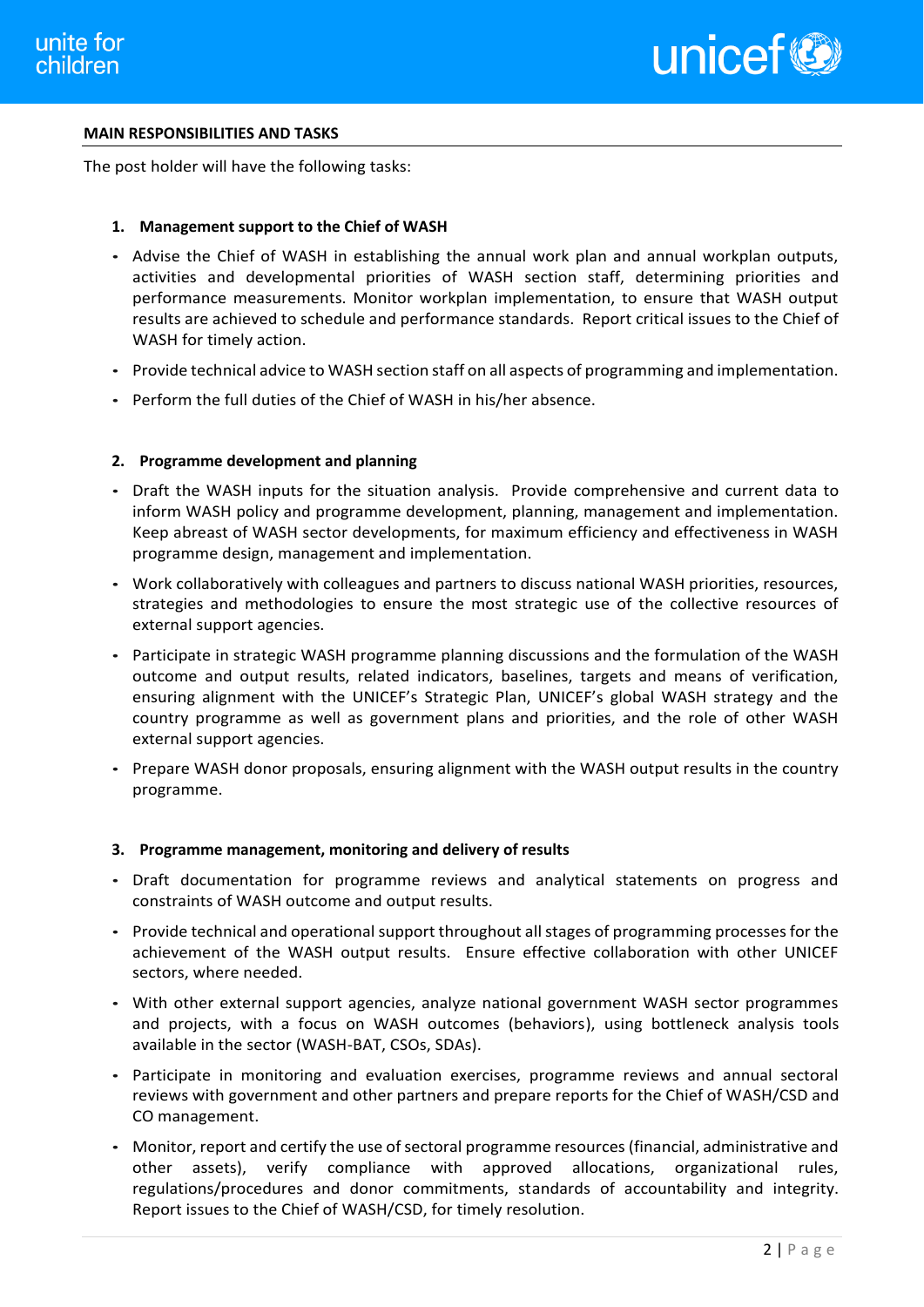

• Prepare sectoral progress reports for management, donors and partners.

## **4. Advisory services and technical support**

- Participate in strategic discussions to influence national WASH policies and strategies, including the reduction of inequalities, contributing global sector learning.
- Advise senior officials in government, NGOs, UN agencies and WASH sector donor agencies on WASH policies, strategies and best practices.
- Draft policy papers, briefs and other strategic materials for use by management, donors, UNICEF regional offices and headquarters.
- Plan for the use of technical experts from the Regional Office and HQ, as and where appropriate in the WASH programme, through remote support and on-site visits.

## **5. Advocacy, networking and partnership building**

- Build and strengthen strategic partnerships with government counterparts, UN agencies, donor agencies, WASH institutions, NGOs, research institutes and the private sector to stimulate coordination and collaboration.
- Support analysis of national budgets for WASH, cost analysis and value-for-money studies, to advocate for improvements in sector efficiency.
- Produce materials for WASH programme advocacy to promote awareness, establish partnerships and support fund-raising.
- Participate in inter-agency discussions, ensuring that UNICEF's position, interests and priorities are fully considered and integrated in the planning and agenda setting.
- Interact with global and regional initiatives and partnerships for WASH.

#### **6. Humanitarian WASH preparedness and response**

- Manage all aspects of UNICEF's preparedness for WASH in emergencies.
- Ensure the coordination arrangements for humanitarian WASH are in place, for instant robust coordination in case of an emergency.
- Ensure that all UNICEF WASH staff are familiar with UNICEF's procedures for responding in an emergency.
- Take up leadership/managerial role in an emergency response and early recovery, as and when the need arises.

#### **7. Innovation, knowledge management and capacity building**

- Manage the implementation, monitoring and documentation of WASH action research and innovation (technical or systems), ensuring rigorous monitoring and wide sharing of results.
- Prepare learning/knowledge products, covering innovative approaches and good practices, to support overall WASH sector development.
- Support the professional development of UNICEF WASH staff, to ensure our sector capacity remains up to date with latest developments.
- Initiate and contribute to the systematic assessment of WASH sector capacity gap analysis, in